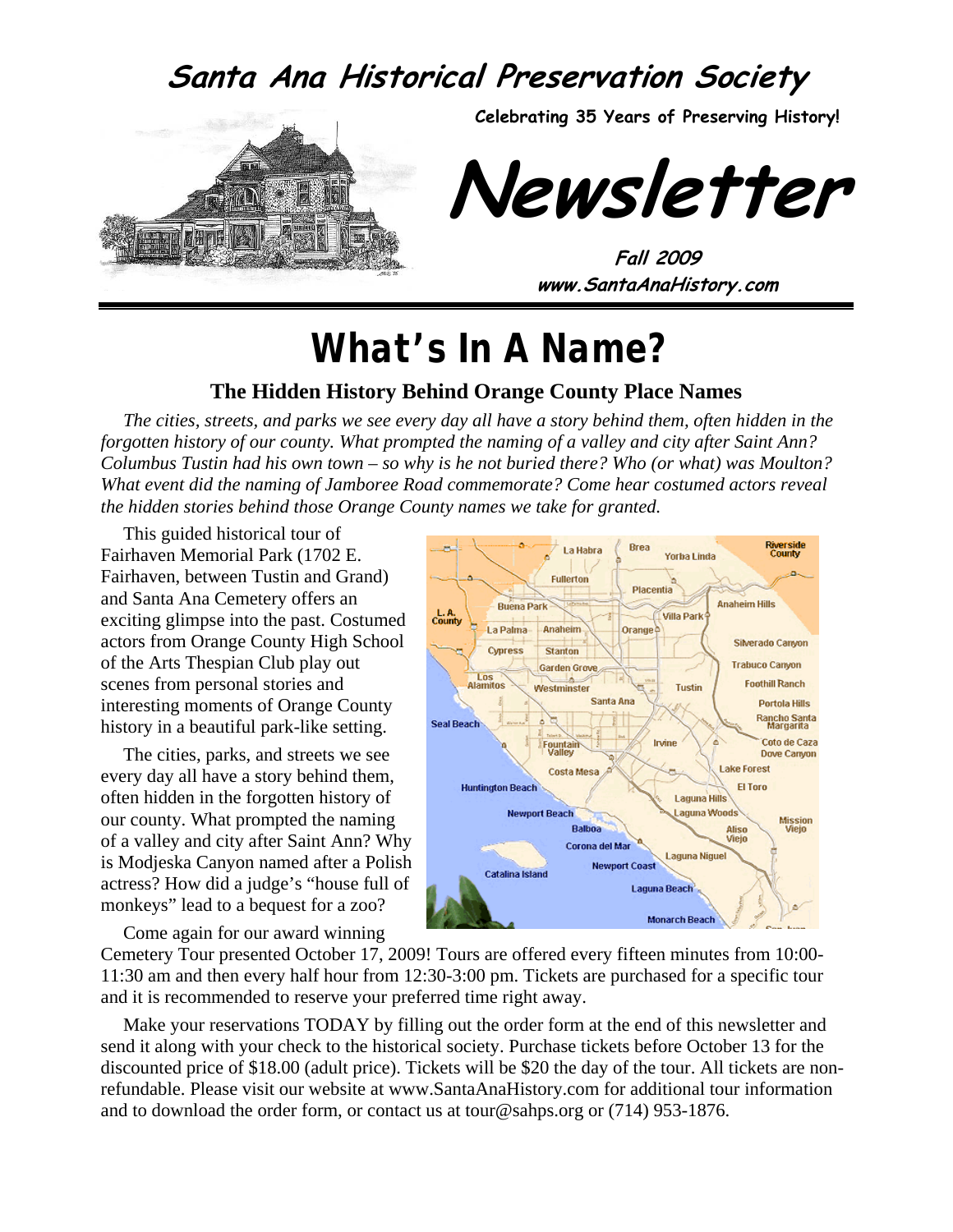## *From the President*

With the approach of our October Cemetery Tour, I'm reminded that the year will come to an end before we know it! Prior to the new year, the Society will send ballots to our members to vote for the 2010 Board of Directors.

Would you like to see your name on that ballot? The Society is eager to add people with new and fresh ideas and energy to our Board. Please chat with us at the Cemetery Tour or Open House, contact us by phone or email, or attend one of our Board meetings (we'll even feed you dinner!) We'd like to meet you so we can get to know each other and show you how rewarding volunteer work can be—as a Board Director, docent, or project assistant.

I recently heard some disturbing statistics about volunteerism; even though the number of people volunteering normally goes up slightly during economic downturns, this year volunteerism in the US has fallen. We like to hope that Orange County will help to reverse that trend!

What other job allows you to decide which projects you want to work on, how much time you want to spend working, how much of the organization's money you want to spend on what projects, or what hours you will work? Volunteering with the Santa Ana Historical Preservation Society certainly has the 9-5 work world beat! (And did I mention the free dinners?) We look forward to meeting you.

#### *Alison Young, President*



*A Legacy of Preservation since 1974.* 

The Santa Ana Historical Preservation Society's newsletter is produced by the Society for its members and other friends. We are proud to say that the Society is an all-volunteer 501c3 non-profit organization with no paid staff members. All donations and memberships go directly to our education and preservation projects.



#### **Newsletter Editor: Colleen Williams**

*Cover House illustration by Ann Berkery Special thanks to contributors Guy Ball, Carey Baughman, Jeff Dickman, Roberta Reed, and Alison Young.*  To contact the newsletter editor directly, please email sahps@sahps.org.

All material in this issue is copyrighted 2009 by the Santa Ana Historical Preservation Society, 120 Civic Center Drive West, Santa Ana, California 92701-7505. Our house phone and message line is (714) 547-9645.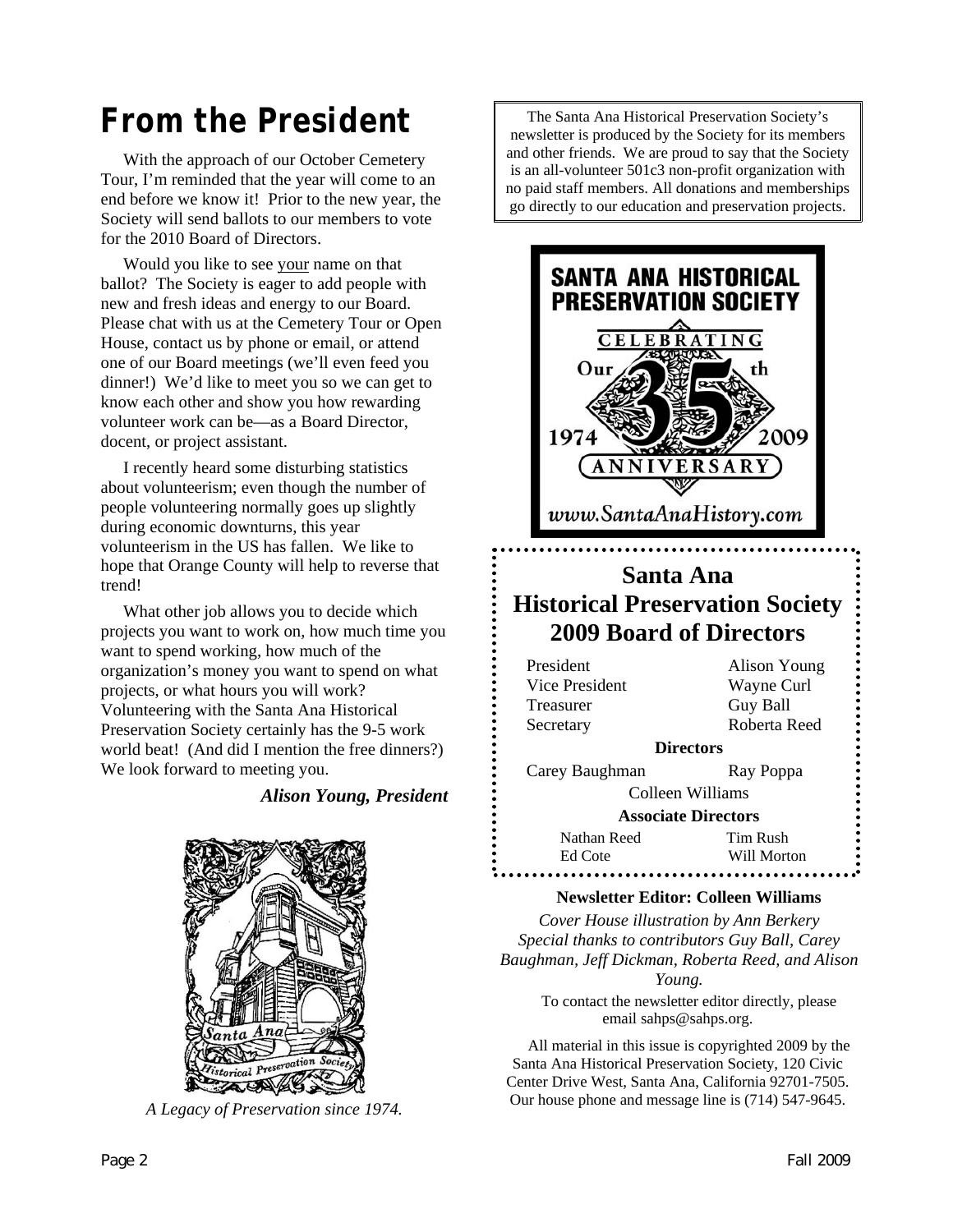## *Mysterious Dr. Willella Clipping Donation*

The Society was thrilled recently to receive a donation of newspaper clippings about Dr. Willella Howe-Waffle, including a first-hand interview with the Doctor, and notices of her death and funeral. The articles are in fragile but readable condition and have been converted to digital files for use in our archives.

What surprised all of us was that while the envelope was addressed to us in beautiful handwriting, the clippings were mailed without a cover letter or identifying name! We send our heart-felt thanks to our anonymous benefactor in Murrieta for this wonderful donation.

Alison Young

### **Salvage Update**

The Society has recently found itself back in the salvage business. The city has recently made eleven properties available for salvage, to make way for the Station District development that is currently in the preliminary planning stages (currently there is no design, or even concept to this project – a consultant has been engaged to develop this for the city).

The Society would like to see as many properties as possible preserved rather than salvaged, and is currently working with the city on this.

If salvage does commence, a variety of salvaged materials would become available, including: doors, windows, clawfoot tubs, picture rail, kitchen cabinets, china cabinets, various hardware, and other materials.

Until this process is completed (not to mention our Cemetery Tour) we are not planning any salvage sales, but you can contact us any time for a "personal sales experience"!

If you are interested in any of these, or other salvage materials that we might have available, please call Nathan Reed at (714)953-1876 or email at [salvage@sahps.org](mailto:salvage@sahps.org) and we will try to help you out.

## *Santa Ana Zoo Lecture*

What's new (and old) at the Santa Ana Zoo? Kent Yamaguchi, Director of the Santa Ana Zoo, will be the guest speaker at the Old Courthouse Museum Society's annual meeting and luncheon. Yamaguchi will discuss the history of the zoo and he promises to bring along a small-furry friend! While in the building, stop by the first floor exhibit gallery to see a temporary exhibit on the history of the Santa Ana Zoo.

The annual meeting is held Wednesday, October 28 from 11:45 am to 1:00 pm and is \$7 for lunch, although you are welcome to attend without purchasing lunch. Please call (714) 973- 6610 for reservation information.



**Henry Macres, founder of Macres Florist, is pictured in 1950 inside the flower shop on Main St. in Santa Ana, surrounded by some of his "wares." The store is still owned by the Macres family.**  *Photo courtesy of the Robert Geivet Collection, Old Orange County Courthouse Museum.* 

#### **Check Us Out!**

Watch for issues of the **944 Magazine** at your local shopping plaza, as the society and the Howe-Waffle House will be featured! Our very own Wayne Curl and Ray Poppa were interviewed so check it out! You can log on to www.944.com for more information.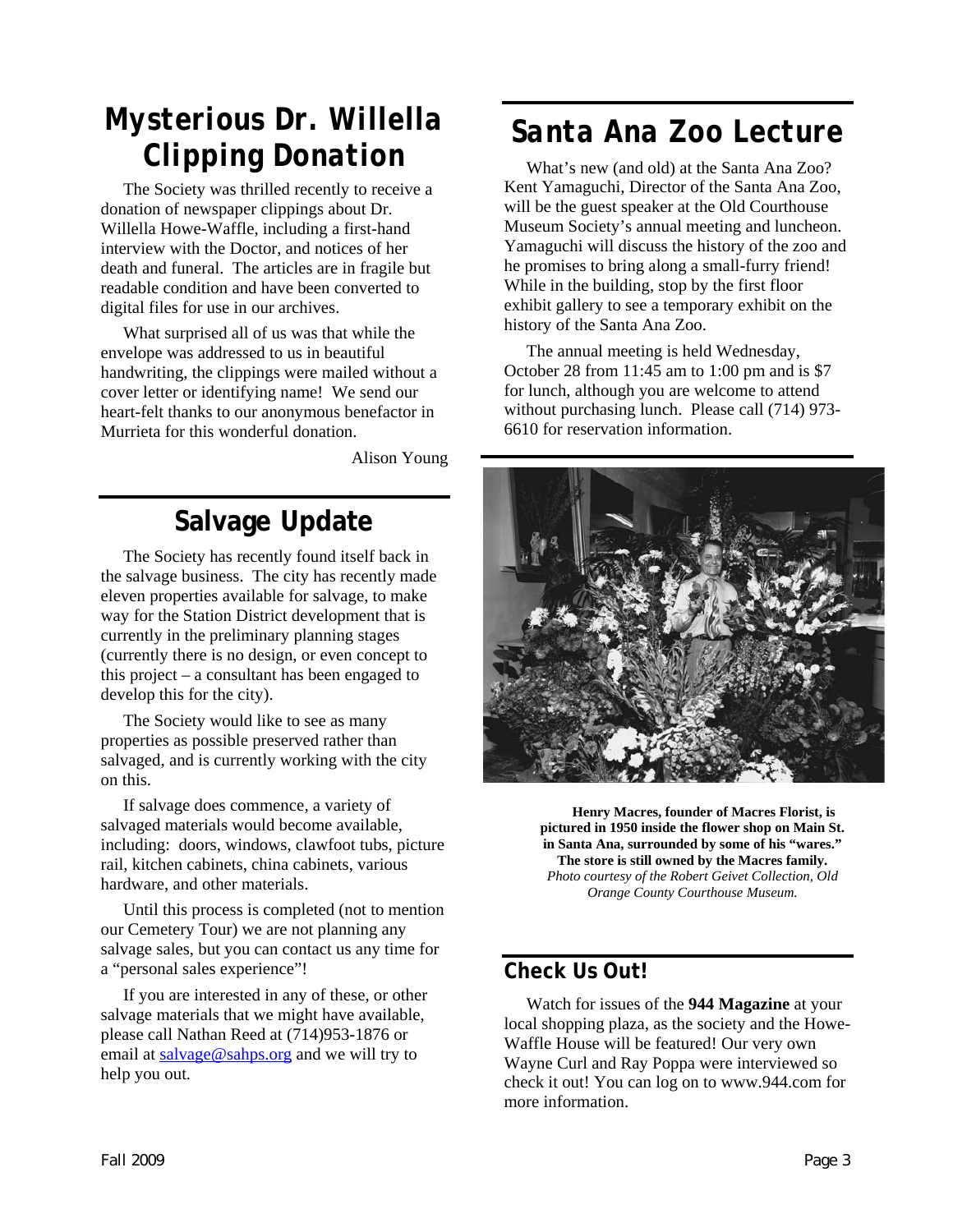## *Smithsonian Museum Day*

The Smithsonian Museum Day Open House on September  $26<sup>th</sup>$  (in place of the usual October Open House) was a huge success! Over a hundred people, many who had never visited before, toured the Howe-Waffle House. Our docents were kept busy with a constant stream of eager, interested families and individuals. All left with a little more knowledge and a big smile.

This is the second year the Howe-Waffle House has participated in the Smithsonian sponsored "Museum Day." The Old Orange County Courthouse also participated with free tours of the facility and a movie screening. With groups bouncing back and forth it was a busy day of history for all!



**Edward Cochem posing daughter Adeline Walker (photo courtesy of the Santa Ana Library History Room)**

# *Special Lecture*

The historic Orange County Courthouse will be presenting "Picturing Orange County, 1920- 1945: Edward Cochems' Scenic Photographs from the UC Irvine Libraries" on Thursday, November 19, beginning at 7pm.

Join us for a lecture by Michelle Light, Acting Head of the Special Collections and Archives at UC, Irvine, who will be showcasing Edward Cochems' photographs. Cochems was a prolific commercial photographer who captured many landscapes of Southern California, specifically

those in Orange County. He also took numerous portraits of local residents. Light will feature many unpublished, unique images from the collection. The lecture will be in conjunction with the current special exhibit "A.O. Carpenter: Photographer of the Mendocino Frontier" on view August 31 to December 31.

There will be a reception following the lecture. Please RSVP by calling (714) 973-6610.

#### **Santa Ana High School War Memorial Plaques**

Many will remember the atrocity that happened nearly a year ago: six brass plaques commemorating the war veterans of Santa Ana High School killed in combat were stolen, apparently for scrap. The community was outraged but the plaques were never returned.

Now the school has begun raising the approximately \$8,000 it will cost to replace the memorials. Thanks to a photograph of the plaques, the names of those honored have been preserved and can the memorial can be recreated.

The Plaque Replacement Committee has raised \$2500 as of September 17 (OC Register) but that's just the beginning. SAHPS has already sent our donations on to the cause, and we encourage you to as well! Don't let these thieves get away with stealing a vital piece of Santa Ana history!



Greenville Country Church is pictured here in the 1970s, but its history goes back 100 years earlier. Come to our 2009 Historical Cemetery Tour on Oct. 17 and learn about the history of this area and the people who lived there and worshipped at this church.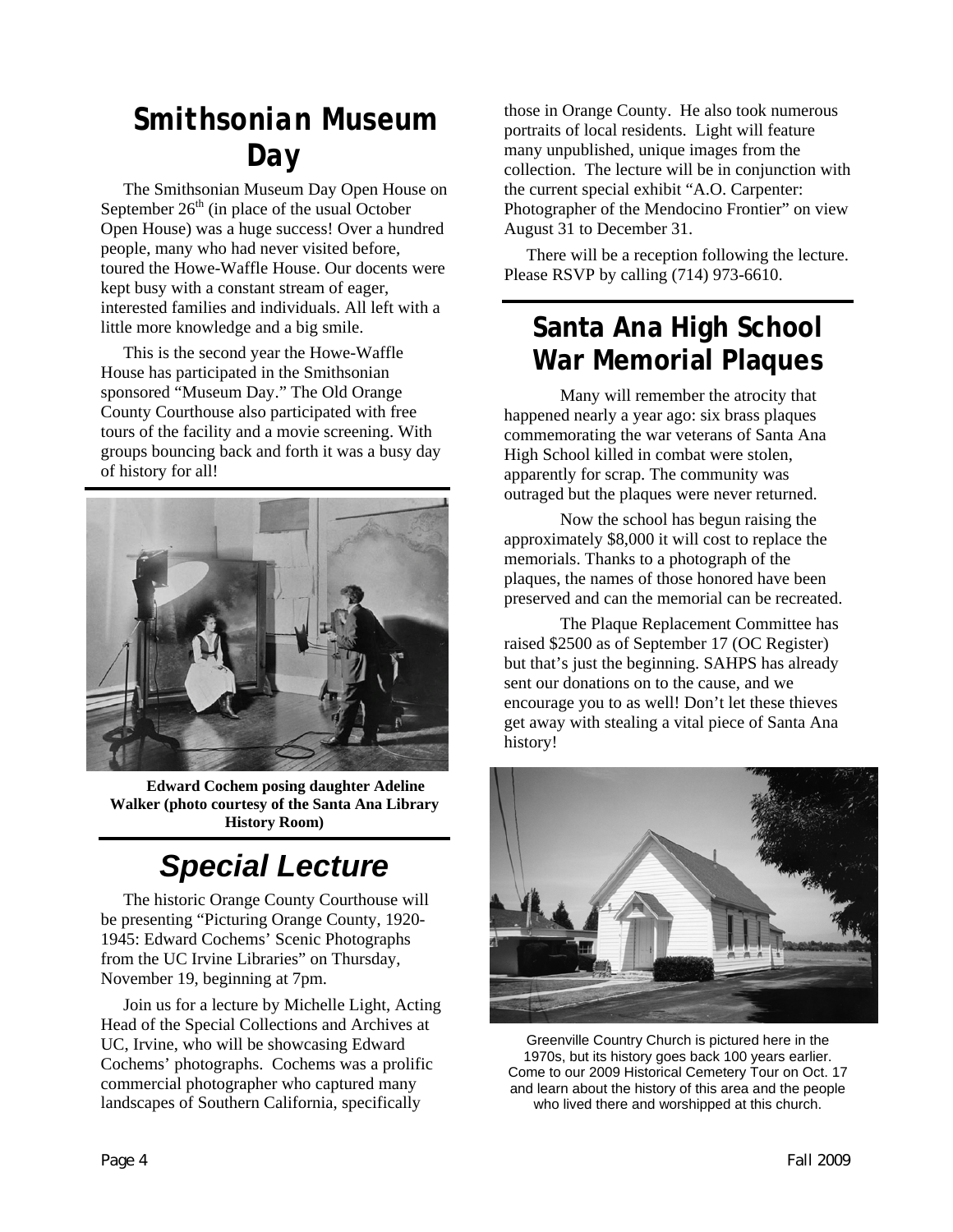## **HRC Update**

On October 1, 2009 the City of Santa Ana's Historic Resources Commission (HRC) will meet for the first time since January 2009 when almost all Committees and Commissions were suspended due to the budget crisis.

While the HRC was saved, largely thanks to the support of the community, the changes to the commission were significant, including: reducing regular meetings from monthly to quarterly; focusing the Commission's actions on those required by the city's Historic Resources Code; implementing a cost recovery fee for selfnominated historic properties (significantly increasing the cost for the homeowner); and limiting the number of Historic Property Preservation Agreements (Mills Act contracts) to 25 per year.

Committee members remain the same, including Chairman Phil Schaeffer and Vice Chair Jeff Dickman. We applaud the entire committee for their dedication and work toward historic preservation in our city.

#### **New Sales Items**

**\_\_\_\_\_\_\_\_\_\_\_\_\_\_\_\_\_\_\_\_\_\_\_\_\_\_\_\_\_\_\_** 

We have a few new books and a calendar in the SAHPS store!

 "Pioneers in Blue and Gray: Civil War Veterans in Orange County" is author Gordon Bricken's expansion and updating of his awardwinning "Civil War Legacy in Santa Ana," published a few years ago by the Society. Soft cover and 198 pages, the book is the most comprehensive book ever produced on the history of the civil war vets in the county. Gordon documents the early history of Orange County and the towns that grew up thanks to the thousands of families who came west looking for a better land and to start over.

The book includes biographies of some 280 men (both Union and Confederate). The book also includes tables showing the burial locations of so many of these brave pioneers. It is priced at \$35 and we're absorbing the sales tax. Shipping is \$6. Our first group of books is signed by the author.

"Knott's Berry Farm: The Early Years" is author Jay Jennings wonderful effort to document the early history of one of Orange County's

favorite attractions – particularly during those early years. He included over 200 rarely-seen images. The book is one of the Arcadia Publishing series of Images of America. The book is priced at \$23.75 (tax included). Shipping is \$5.

We also have the "Vanishing Orange County " book and 16-month 2010 calendar. These are written by Chris Epting and feature some great early images of Orange County. The book is available for \$21.75 and the calendar for \$14. Sales tax included. Shipping is \$5 for either the book or calendar.

If you order more than one item, the total shipping is just \$8 for first class/priority mail. You can mail a check to the Society or email Guy at sahps@sahps.org to have a PayPal invoice sent to you for online payment. You can also visit **www.SantaAnaHistory.com/store.html** to see what other books are available.

# **HISTORIC HOUSE COLORS**

Sandy Welch **Color Consultant** 714, 667, 7829

See the historic Howe-Waffle house for my most recent work.

#### **Final Bits & Pieces**

Speaking of websites, we're still big fans of Chris Jepsen's OC History "blog" site at [http://ochistorical.blogspot.com/.](http://ochistorical.blogspot.com/) Chris works at the OC Archives, is a board member with the OC Historical Society, and has been doing a history wonderful job documenting and sharing local and historical happenings on his blog site for over a year. If you haven't checked it out, you should. Lots of great local history and photos!

#### **Upcoming Events**

**SAHPS Board Meeting:** If you're interested in joining the board, or would just like to check us out, come to our next board meeting. This month it's a week early so we can prepare for the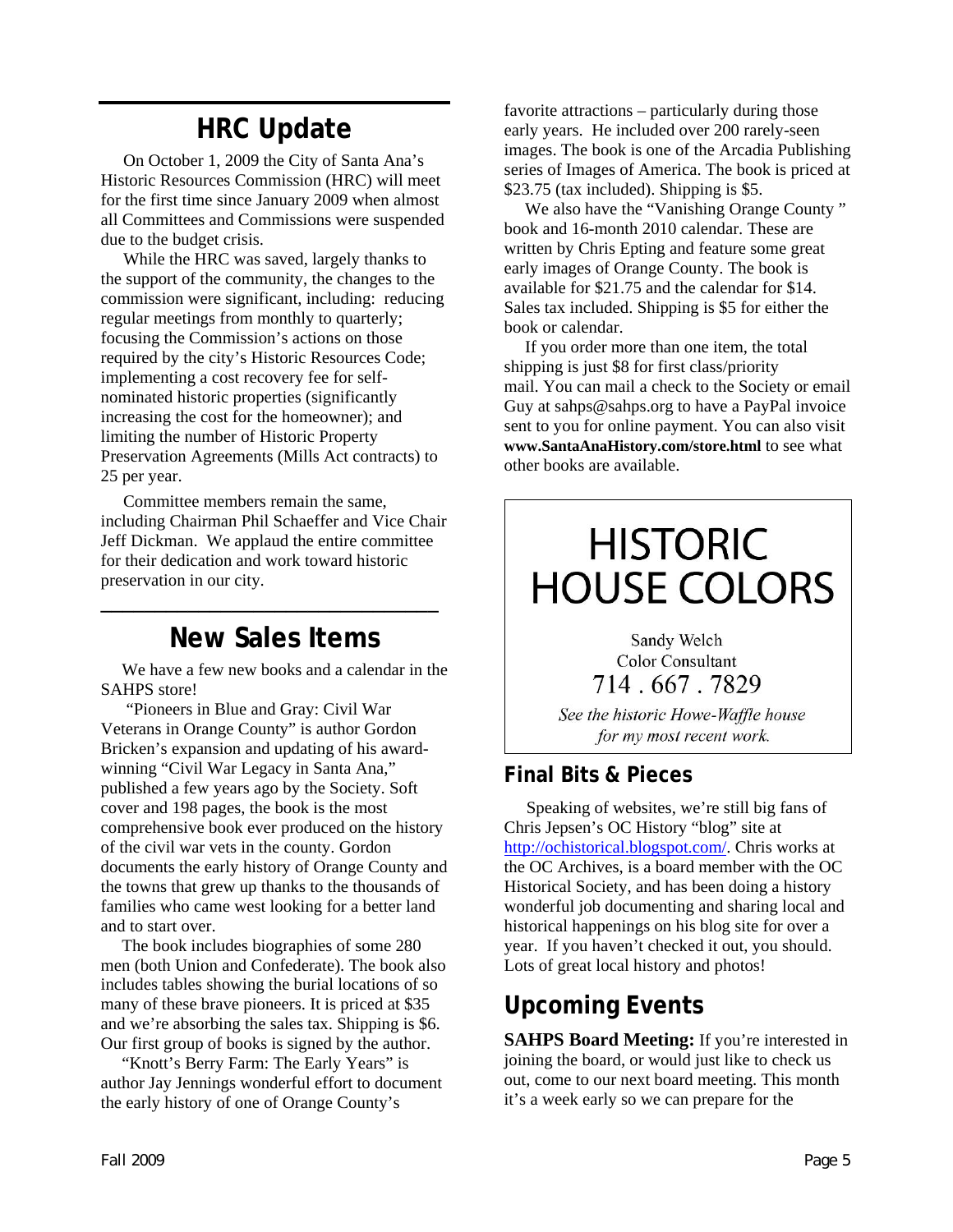Cemetery Tour. We'd be happy to see you! **Tuesday, October 13 6:30pm**

**Annual Cemetery Tour:** Learn about the history behind well-known Orange County place names as we tour beautiful, historic Fairhaven Memorial Park: **Saturday, October 17 with tours starting between 10:00 – 3:00 pm.** 

**Santa Ana Zoo Lecture:** Meet one of the zoo's furry residents and learn about the zoo's history during the Courthouse Museum Society's annual meeting: **Wednesday, October 28 from 11:45- 1:00pm** 

#### **Downtown Walking Tour: Saturday, November 7 at 2:30 pm**. Meet at the Dr. Howe-Waffle House.

**Cochems Lecture:** View iconic photographs of Orange County for Edward Cochems' collection at the Old Orange County Courthouse: **Thursday, November 19 beginning at 7:00 pm.** 

**Our Annual Holiday Open House for Members and Friends: Saturday, December 5 from 12:00-4:00 pm.** 

**Downtown Walking Tour: Saturday, December 5 at 2:30 pm**. Meet at the Dr. Howe-Waffle House.

#### **Thank You!**

*(From our treasurer, Guy Ball)* 

We're all watching our budgets carefully these days and have to choose carefully how we spend money and who we support. SAHPS membership helps maintain and support the House, and let's us continue our various historical programs.

As we began this year, I was so gratified that so many of you renewed in these tough times – including some at our higher patron-levels.

It's time to consider renewing for 2010 (yes, we've almost gone through another year). If things are very tight, please at least renew at the lower levels. For  $10+$  years, we have offered a sliding range just for this very purpose. We didn't want anyone to feel "priced out" of membership. If you can offer more, please do. We can always put those funds to good use.

We so appreciate your membership. It's proof that you support all the good things we're doing. The Society doesn't have a paid staff - we'll all volunteers – many with families and full-time jobs and all the other responsibilities of life. Your membership reminds us that we're doing good things and that others care about the same things we do – the preservation and the celebration of local history. Thank you for your support!

#### **Help us continue our efforts to preserve, to educate, and to celebrate Santa Ana and early local History**

*Renew or join at the \$100 level (or above) and receive a copy of*  **Santa Ana: 1940-2007***,* **Early Santa Ana, Santa Ana in Vintage Postcards, Logan Barrio, Civil War Legacy in SA,** *or* **Orange County Blossoms** *as a free gift as our thanks for your extra support.* 

**Membership Dues:** *Individual/Family - \$15-49; Business - \$20-100; Supporter - \$50-99;* 

 *Patron - \$100-249; Benefactor - \$250-1,000;* 

|            | for a series of the series of the series of the series of the series of the series of the series of the series of the series of the series of the series of the series of the series of the series of the series of the series | membership.           |
|------------|--------------------------------------------------------------------------------------------------------------------------------------------------------------------------------------------------------------------------------|-----------------------|
|            | (If \$100 or over, please circle the book above that you would like us to send you.)                                                                                                                                           |                       |
| Name       |                                                                                                                                                                                                                                | Phone $\qquad \qquad$ |
| Address    |                                                                                                                                                                                                                                |                       |
| City/State | Zip<br>Email                                                                                                                                                                                                                   |                       |

**Send to: Santa Ana Historical Preservation Society, 120 Civic Center Dr. W., Santa Ana, CA 92701-7505**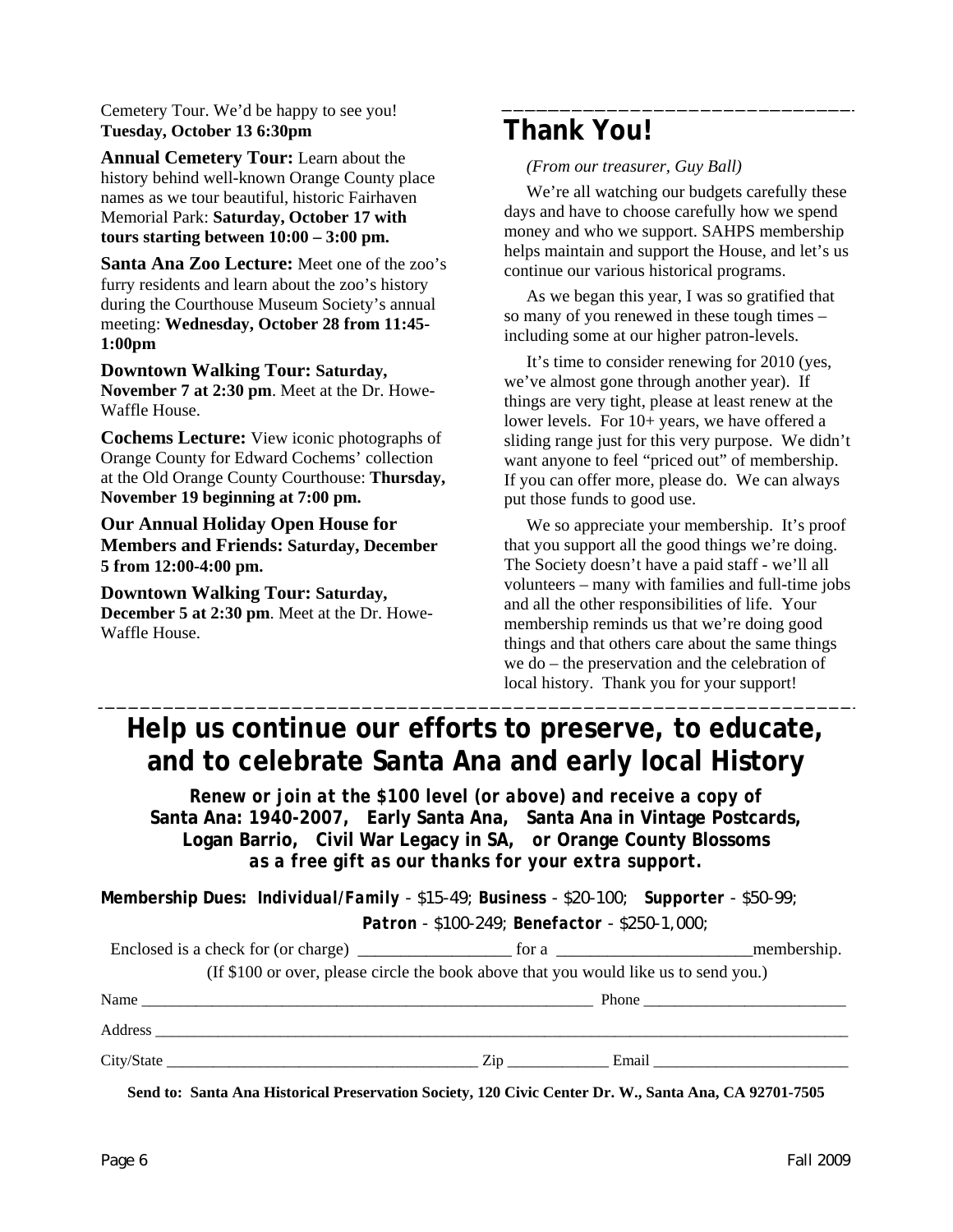

The Santa Ana Historical Preservation Society Presents Its 12<sup>th</sup> Annual **HISTORICAL CEMETERY TOUR** Saturday, October 17, 2009 10:00 am to 3:00 pm

## "What's In A Name?" The Hidden History Behind Orange **County Place Names**

This guided historical tour of Fairhaven Memorial Park (1702 E. Fairhaven, between Tustin and Grand) and Santa Ana Cemetery offers an exciting glimpse into the past. Costumed actors play out scenes from personal stories and interesting moments of Orange County history in a beautiful park-like setting.

The cities, parks, and streets we see every day all have a story behind them, often hidden in the forgotten history of our county. What prompted the naming of a valley and city after Saint Ann? Why is Modjeska Canyon named after a Polish actress? How did a judge's "house full of monkeys" lead to a bequest for a zoo?

Make your reservations TODAY as we reveal the hidden stories behind those Orange County names we take for granted.

#### **Tickets \$20.00**

Save by purchasing tickets in advance for \$18.00 (before October 13)

Reservations recommended to hold your preferred tour time. Visit our website at www.SantaAnaHistory.com for additional tour information,

or contact us at tour@sahps.org or (714) 953-1876.

This event is produced in partnership with Orange County High School of the Arts Thespian Club and sponsored through the generosity of Fairhaven Memorial Park.

Name:

| Address: |                                    |                                                                                                                                                    |  |
|----------|------------------------------------|----------------------------------------------------------------------------------------------------------------------------------------------------|--|
|          | Phone: (day) / (evening) / E-Mail: |                                                                                                                                                    |  |
|          |                                    | Pre-Sale Ticket Prices $x$ \$18 adult $x$ \$14 senior $x$ \$13 SAHPS member $x$ \$12 students (10+) Total \$<br>(Children under 10 Free)           |  |
|          |                                    | After 10/13/08 Prices $x$ \$20 adult $x$ \$16 senior $x$ \$16 SAHPS member $x$ \$14 students (10+) Total \$                                        |  |
|          |                                    | Enclosed is a $\lceil$ 1 check in the amount of $\frac{1}{2}$ or charge my $\lceil$ 1 Visa, $\lceil$ 1 Mastercard, or $\lceil$ 1 American Express  |  |
|          |                                    | Exp. Date $\frac{1}{2}$ $\frac{1}{2}$ Name on card                                                                                                 |  |
|          |                                    | Please mark your choices for tour start time with a "1", "2", or "3". Unless notified, your first selection will be honored. If your choice is not |  |

available, you will be notified by phone or email of your assigned start time. Tickets available the day of the tour at check-in.

 $\_$  10:15 am  $\_$  10:30 am  $\_$  10:45 am  $\_$  11:00 am  $\_$  11:15 am  $\_$  $-10:00$  am  $-11:30$  am 1:30 pm 1:30 pm 1:30 pm 2:00 pm 2:00 pm 2:30 pm 3:00 pm Complete this portion of the flyer, make your check payable to SAHPS (or complete credit card information), and mail to:

SAHPS/Place Names Tour, 120 Civic Center Drive West, Santa Ana, CA 92701-7505